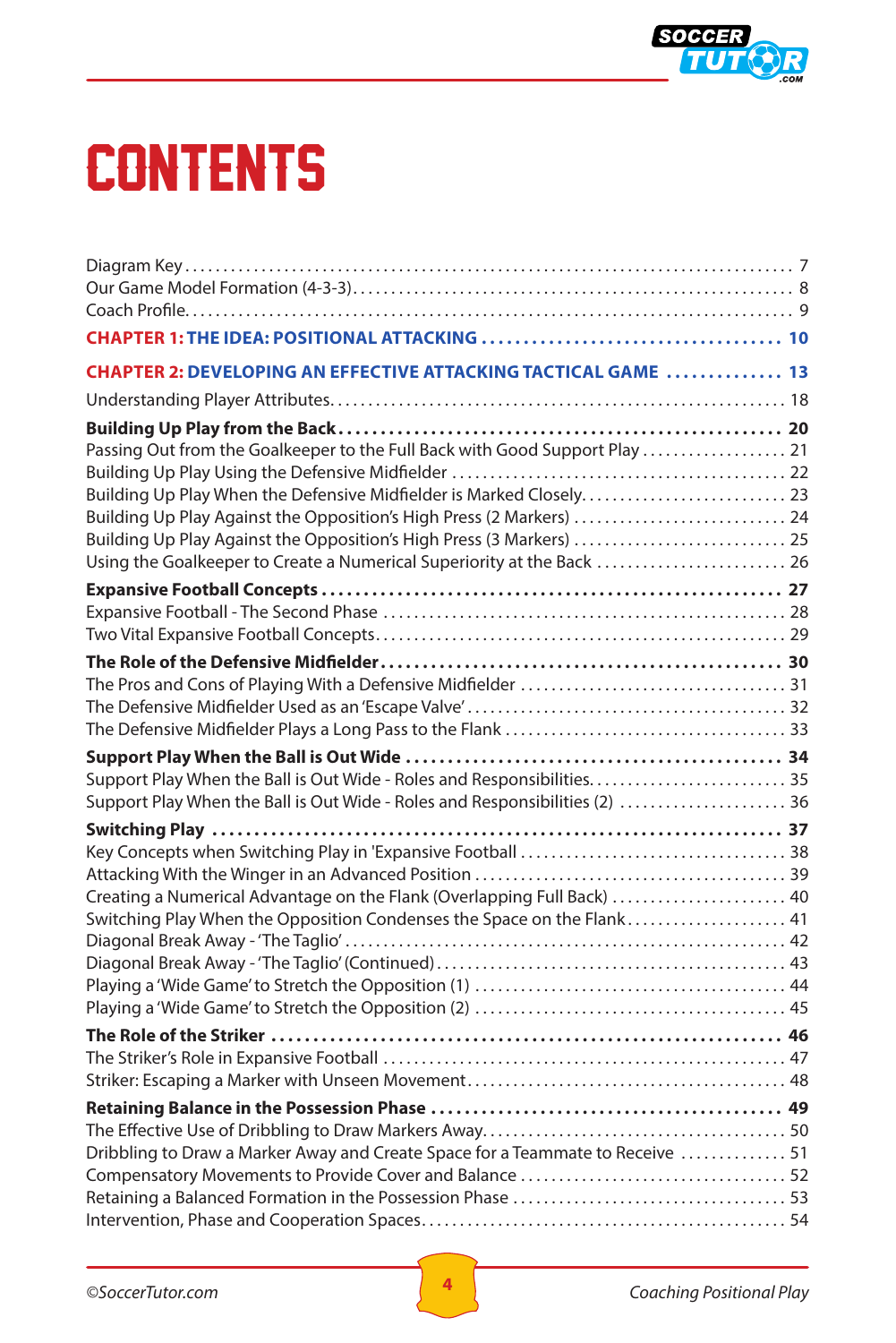

| Providing Support and Maintaining Defensive Shape in Possession55  |  |
|--------------------------------------------------------------------|--|
|                                                                    |  |
|                                                                    |  |
|                                                                    |  |
| <b>CHAPTER 4: THE SOCIAL-AFFECTIVE DIMENSION</b>                   |  |
|                                                                    |  |
|                                                                    |  |
| Social-Affective Practices (Teamwork and Collaboration)  69        |  |
|                                                                    |  |
|                                                                    |  |
|                                                                    |  |
|                                                                    |  |
| <b>CHAPTER 5: THE EMOTIONAL WILL DIMENSION</b>                     |  |
|                                                                    |  |
|                                                                    |  |
|                                                                    |  |
| CHAPTER 6: THE BASE THAT SUPPORTS THE GAME MODEL 81                |  |
|                                                                    |  |
|                                                                    |  |
|                                                                    |  |
| Understanding the Strengths and Weaknesses of the Opposition 89    |  |
|                                                                    |  |
|                                                                    |  |
|                                                                    |  |
|                                                                    |  |
|                                                                    |  |
|                                                                    |  |
|                                                                    |  |
|                                                                    |  |
|                                                                    |  |
|                                                                    |  |
|                                                                    |  |
|                                                                    |  |
|                                                                    |  |
|                                                                    |  |
|                                                                    |  |
|                                                                    |  |
|                                                                    |  |
|                                                                    |  |
|                                                                    |  |
| Attacking from Back to Front in an 8 v 6 Game with Cone Gates  124 |  |